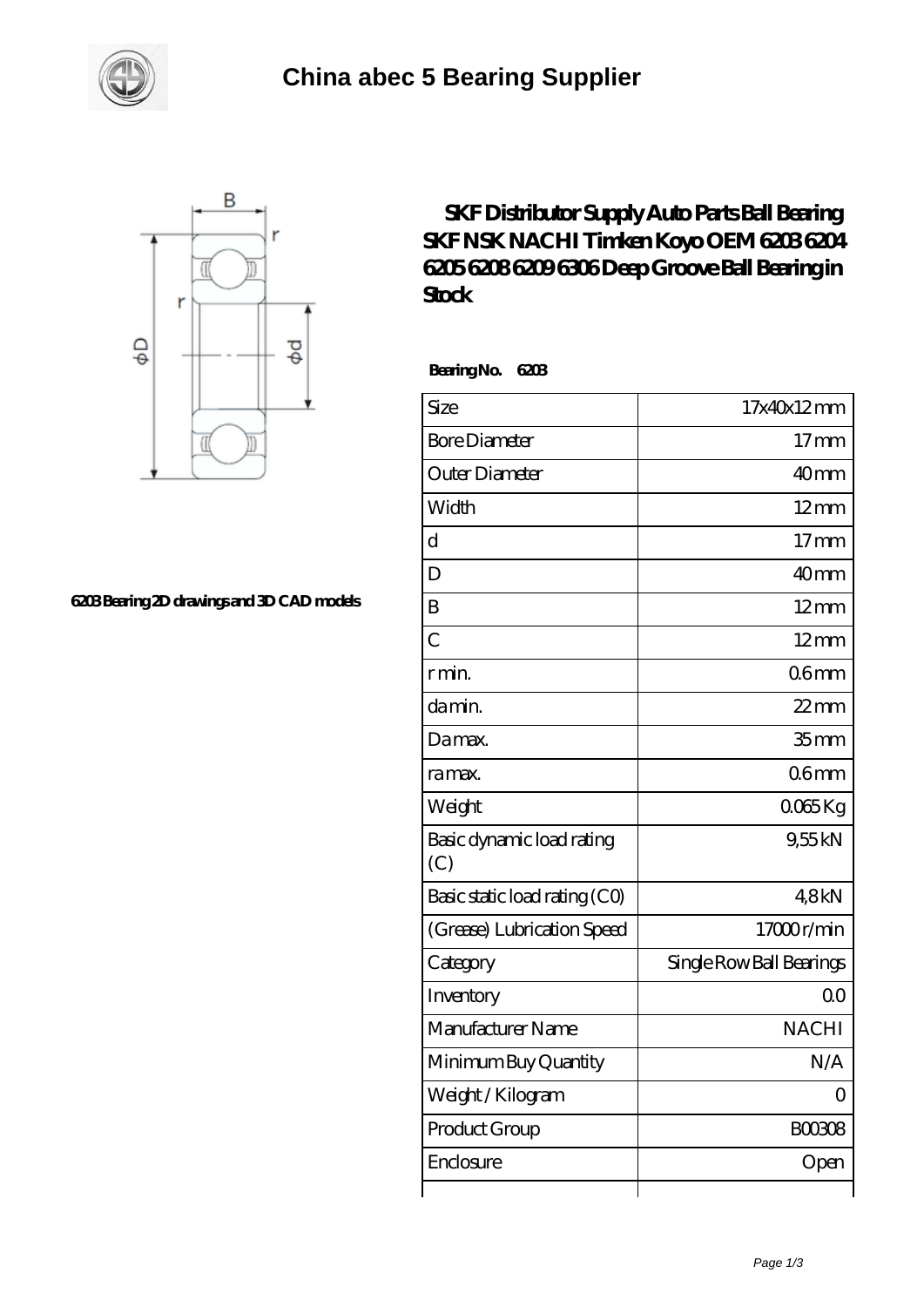

## **[China abec 5 Bearing Supplier](https://m.smokehousewinery.com)**

| Precision Class                    | ABEC 1   ISO PO                                                                                                                                                                                                            |
|------------------------------------|----------------------------------------------------------------------------------------------------------------------------------------------------------------------------------------------------------------------------|
| Maximum Capacity / Filling<br>Slot | No                                                                                                                                                                                                                         |
| Rolling Element                    | <b>Ball Bearing</b>                                                                                                                                                                                                        |
| Snap Ring                          | No                                                                                                                                                                                                                         |
| Internal Special Features          | No                                                                                                                                                                                                                         |
| Cage Material                      | Steel                                                                                                                                                                                                                      |
| Internal Clearance                 | CO-Medium                                                                                                                                                                                                                  |
| Inch - Metric                      | Metric                                                                                                                                                                                                                     |
| Long Description                   | 17MM Bore; 40MM<br>Outside Diameter; 12MM<br>Outer Race Width; Open;<br>Ball Bearing, ABEC 1   ISO<br>PQ No Filling Slot; No Snap<br>Ring, No Internal Special<br>Features; CO Medium<br>Internal Clearance; Steel<br>Cage |
| <b>Other Features</b>              | Deep Groove                                                                                                                                                                                                                |
| Category                           | Single Row Ball Bearing                                                                                                                                                                                                    |
| <b>UNSPSC</b>                      | 31171504                                                                                                                                                                                                                   |
| Harmonized Tariff Code             | 8482105068                                                                                                                                                                                                                 |
| Noun                               | Bearing                                                                                                                                                                                                                    |
| Keyword String                     | Ball                                                                                                                                                                                                                       |
| Manufacturer URL                   | http://www.nachiamerica.c<br>om                                                                                                                                                                                            |
| Weight/LBS                         | 0.146                                                                                                                                                                                                                      |
| Outer Race Width                   | Q472Inch   12Millimeter                                                                                                                                                                                                    |
| Outside Diameter                   | 1.575 Inch   40 Millimeter                                                                                                                                                                                                 |
| Inner Race Width                   | OInch   OMillimeter                                                                                                                                                                                                        |
| Bore                               | 0669Inch   17 Millimeter                                                                                                                                                                                                   |
| <b>Bore Type</b>                   | Cylindrical Bore                                                                                                                                                                                                           |
| Configuration                      | Single Row                                                                                                                                                                                                                 |
| <b>Bore Size</b>                   | $17 \,\mathrm{mm}$                                                                                                                                                                                                         |
| Width                              | $12 \text{mm}$                                                                                                                                                                                                             |
|                                    |                                                                                                                                                                                                                            |